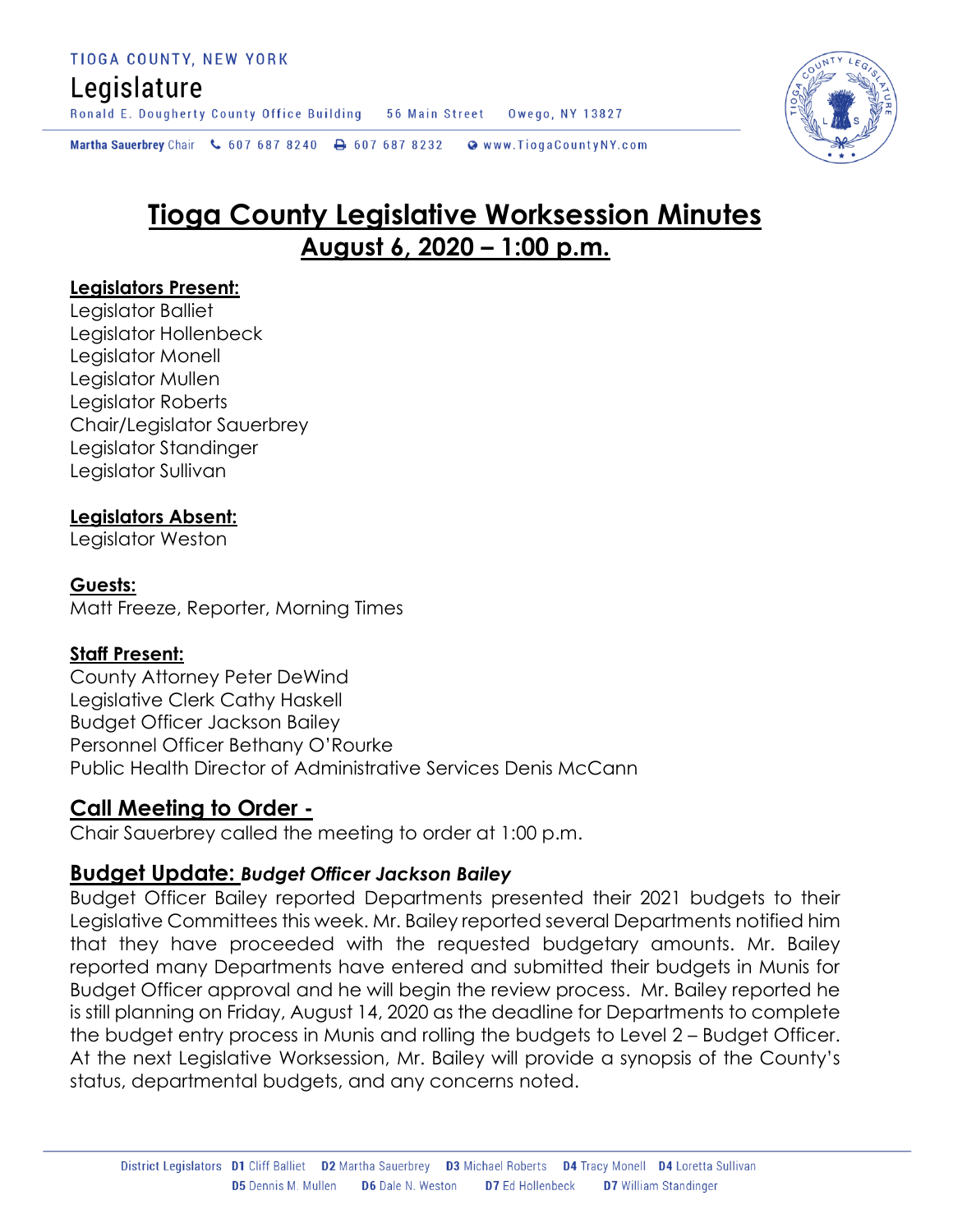



Mr. Bailey reported he conducted a Budget Refresher Training last week with a full class of twelve employees. Mr. Bailey reported he received positive feedback and follow-up discussion.

Chair Sauerbrey proposed conducting this training annually due to staff turnover.

Mr. Bailey drafted a resolution that is included in today's meeting packet for the 2020 budgetary reductions. The resolution details all the line items, however, does not include any fringe benefit portions for reduction, as these amounts are locked and the Department's cannot access them for transference. Mr. Bailey reported the full-time and part-time line items are included in the resolution, so once these line items are reduced the fringe benefit lines will follow. Mr. Bailey reported the original \$1.7 million budgetary reductions reported is closer to \$1.5 million without the fringe benefit amounts.

## **Approval of Worksession Minutes – July 23, 2020 -**

Legislator Sullivan motioned to approve the July 23, 2020 Legislative Worksession minutes as written, seconded by Legislator Hollenbeck with Legislators Balliet, Hollenbeck, Monell, Mullen, Roberts, Sauerbrey, Standinger, and Sullivan voting yes and Legislator Weston being absent. Motion carried.

## **Action Items –**

## **ACTION ITEMS FROM JUNE 4, 2020:**

**ACTION ITEM #1– 6/4/2020 – Personnel Non-Union Salary Study**

Chair Sauerbrey stated this action item would be carried forward to 2021 or 2022. **This item will be carried forward from the August 6, 2020 Legislative Worksession.** 

## **ACTION ITEMS FROM JUNE 18, 2020:**

### **ACTION ITEM #1– 6/18/2020 – Public Health Recognition**

Chair Sauerbrey reported Legislator Standinger will read and present this proclamation to the Public Health Department at the August 11, 2020 Legislature meeting. **This item is completed and will be removed from the Action Item List.** 

## **Legislative Support – Legislative Clerk Haskell:**

### *Approval of Legislative Support Committee Minutes – July 9, 2020:*

Legislator Sullivan motioned to approve the July 9, 2020 minutes as written, seconded by Legislator Hollenbeck with Legislators Balliet, Hollenbeck, Monell, Mullen, Roberts, Sauerbrey, Standinger, and Sullivan voting yes with Legislator Weston being absent. Motion carried.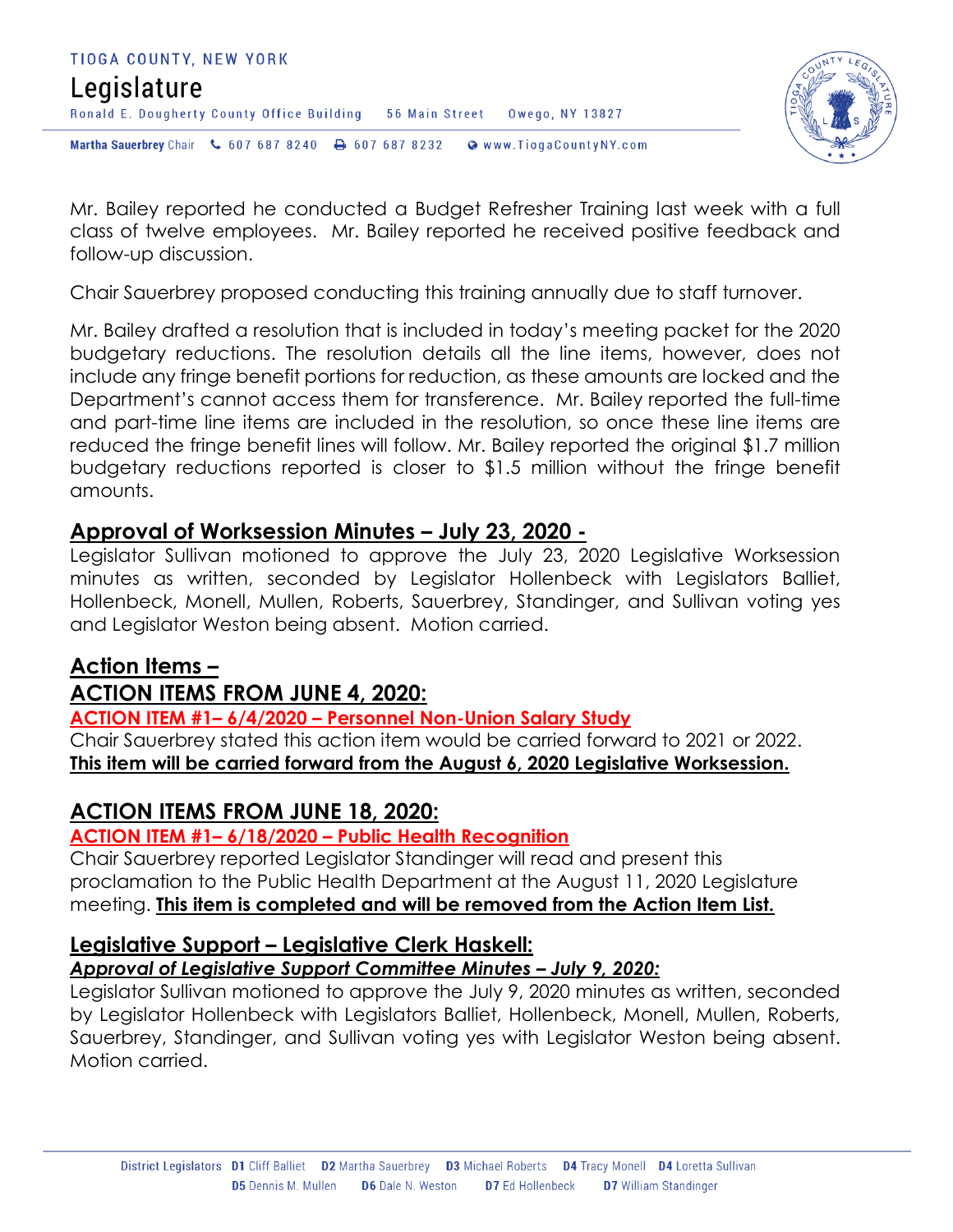

Legislative Clerk Haskell reported the following:

- The August Legislative Meeting is Tuesday, August 11, 2020, at 12:00 p.m. in the Hubbard Auditorium. Finance/Legal Committee will meet at 10:30 a.m. in the Hubbard Auditorium.
- Legislator Weston will do the prayer, pledge, and start the voting process at the August 11, 2020 Legislature meeting.
- 2020 YTD Budget and Fringe Reports were emailed to all Legislators.
- 2021 Proposed Leaislative Office Budaet was emailed to all Leaislators notina full compliance with the 10% budget cut directive.

## *Proclamations (1) -*

- **Breastfeeding Awareness Month –** Legislator Standinger will read and present this proclamation to Health Educator, Laura Bennett, at the August 11, 2020 Legislative meeting.
- **Tioga County Public Health Employee Appreciation Day Legislator Standinger will** read and present the proclamation to the Public Health Department at the August 11, 2020 Legislative meeting.

*Resolutions –* Ms. Haskell emailed all Legislators just prior to this meeting regarding the removal of the local law public hearing resolution, as we are not prepared to proceed at this time. In addition, Ms. Haskell emailed the local law to all Legislators for their review.

Ms. Haskell reviewed all (12) resolutions for the August 11, 2020 Legislature meeting with discussion on the following:

 *Budget Modification of 2020 Original Appropriations in Response to COVID-19*  **Pandemic –** Chair Sauerbrey reported this resolution would allow the Budget Officer to place these funds in contingency accounts. Mr. Bailey reported four new contingency accounts would be established representing each Fund and by doing so would ease transference of funds back to the appropriate lines by resolution, if necessary. Mr. Bailey reported these four newly established contingency accounts would close out at year-end.

Chair Sauerbrey further acknowledged that every Department contributed.

 *Authorize Continuance of Full-Time Highway Worker (Seasonal) Position –* **Public Works –** Legislator Sullivan requested clarification from Legislator Roberts on the seasonal position. Legislator Roberts reported Public Works has a vacant MEO II position. Public Works needs to move the seasonal employee into the MEO I position that is anticipated becoming vacant when the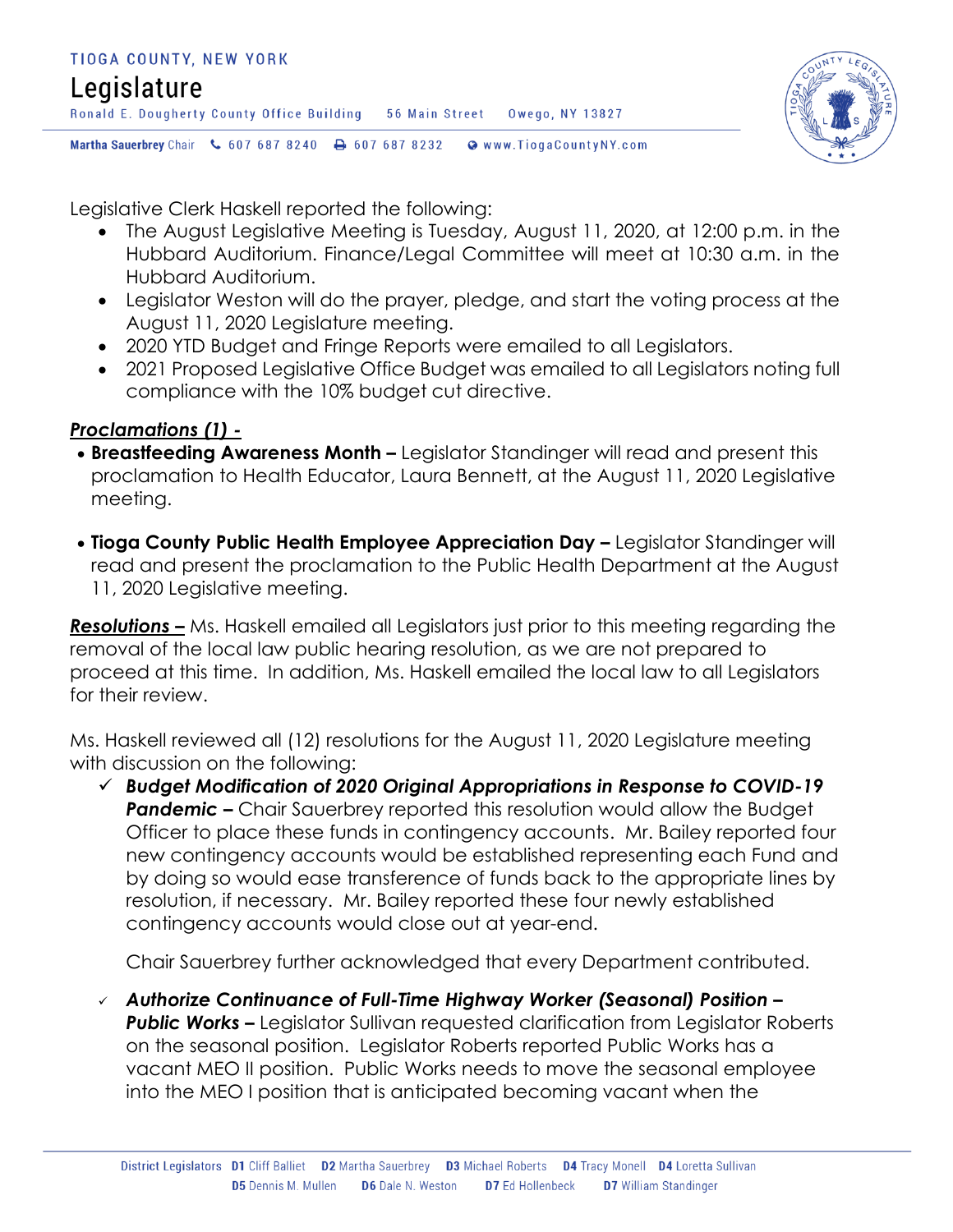



individual passes the test and moves into the vacant MEO II position. In the meantime, the seasonal position is finished and the funds are expended in this line. Legislator Roberts reported Public Works needs the seasonal employee to fill the gap of two employees.

## **Other –**

- **Department Head Evaluations:** Chair Sauerbrey reported Legislators should have received an email from Personnel regarding Department Head evaluations. Chair Sauerbrey reported Legislators need to complete the evaluations and meet with their respective Department Heads to review prior to the deadline of September 11, 2020.
- **Election Inspectors:** Legislator Sullivan reported the Board of Elections stated this week that due to the Coronavirus they only have 50 out of 162 inspectors committed for the November general election. Legislator Sullivan reported this is a large gap to fill and could be problematic.

Chair Sauerbrey reported the Legislative Office would be willing to send out a press release and post on Facebook in an attempt to recruit, however, the Board of Elections needs to provide the information.

Legislator Roberts inquired as to whether there is a minimum age requirement and if the individuals need to be registered voters. Legislator Sullivan reported the age requirement is 18 years and older. Legislator Balliet reported individuals must be a registered voter.

Legislator Sullivan reported election inspectors require training and must be available one week prior to the general election.

Legislator Sullivan reported the Legislative Committee informed the Board of Elections Commissioners at this week's committee meeting to notify the Legislature well in advance if they believe this is going to be problematic in hopes of remedying a solution sooner than later.

Legislator Sullivan reported discussion occurred at this week's committee meeting about contacting local businesses to see if they would be willing to allow their employees to do their civic duty for one day, as well as possibly recruiting current County employees.

Chair Sauerbrey inquired as to whether County employees can serve as election inspectors for the day and would they do this for their normal daily pay or